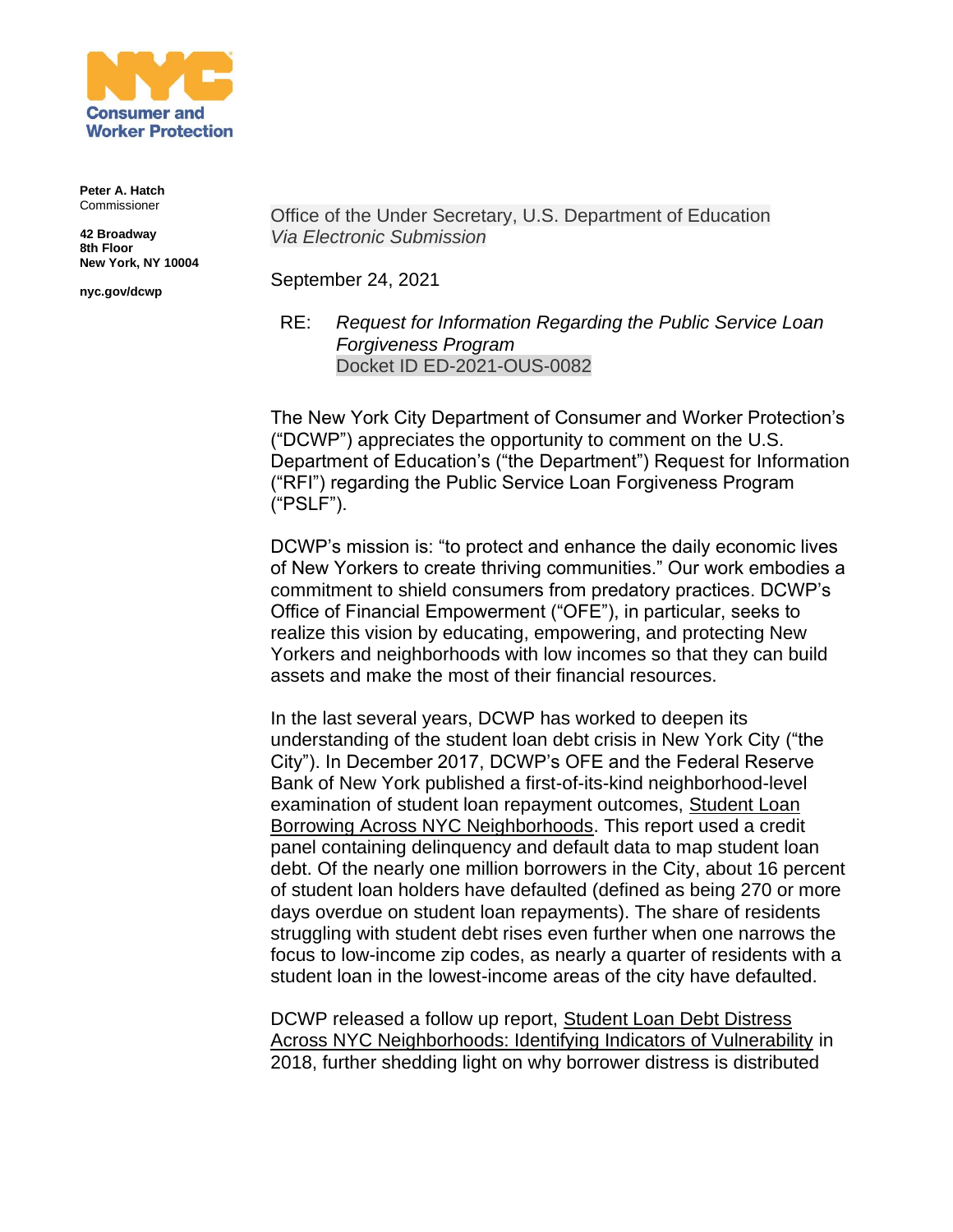unevenly throughout the city. The report examined seven indicators that increase vulnerability to student loan default--non-completion, part-time attendance, attendance at a for-profit institution, independent student status, low income, being black, and being Hispanic. This led us to the release of a "vulnerable borrowers" series of reports, each taking a deeper dive into different factors associated with student loan distress, among them: a look at attendance at for-profit institutions by military veterans; the student loan struggles of Black New Yorkers; and the impact of the high cost of college on borrowers from low-income backgrounds.<sup>1</sup>

DCWP's student loan debt work extends beyond research. In 2018, we held a listening tour and public hearing to learn about the impact of student loan debt directly from our residents. Responding to the needs expressed during our outreach, we launched a series of student loan debt clinics, targeting neighborhoods and communities identified as having high levels of student loan debt related financial distress. Through these clinics, we served 250 student loan borrowers. To sustain access to free, high quality student loan debt counseling beyond the clinics, all DCWP-managed Financial Empowerment Center counselors have received specialized training on the management of both public and private student loan debt. Approximately 2,000 clients met with our financial counselors and coaches for help managing their student loan debt in 2020.

Further, DCWP is committed to ensuring non-profit and public service workers across New York City can access their well-deserved PSLF benefit. In 2018, we developed a strategy to raise awareness about the PSLF program and provide guidance on how to manage the very complicated PSLF application and recertification process. We included information on the PSLF program on all city agency job postings and ensured our network of financial counselors and coaches were well versed in the program's application and annual recertification requirements. We also presented an informational webinar about PSLF hosted by the City's Office of Labor Relations as part of the WorkWell NYC Program. On all outreach presentations, marketing and social media campaigns, we have offered our Financial Empowerment Centers as a trusted resource for New York City employees with student loan debt in need of additional assistance.

As dedicated as DCWP is to providing much needed information about the PSLF program, it is clear that the problems with the program are too complicated and burdensome for us to solve alone. The program needs major reform to ensure it remains a compelling incentive to work in public service. For this reason, we feel obligated to respond to this RFI request. Specifically, our comments will address questions 3, 4, 12, and 14.

*Question 3: Does PSLF provide a strong incentive for borrowers to engage in public service work? How are public service workers' employment decisions affected by their debt and by PSLF?*

<sup>&</sup>lt;sup>1</sup> To access DCWP's research on student loan debt, see - [https://www1.nyc.gov/site/dca/consumers/Student-Loans-](https://www1.nyc.gov/site/dca/consumers/Student-Loans-Research.page)[Research.page](https://www1.nyc.gov/site/dca/consumers/Student-Loans-Research.page)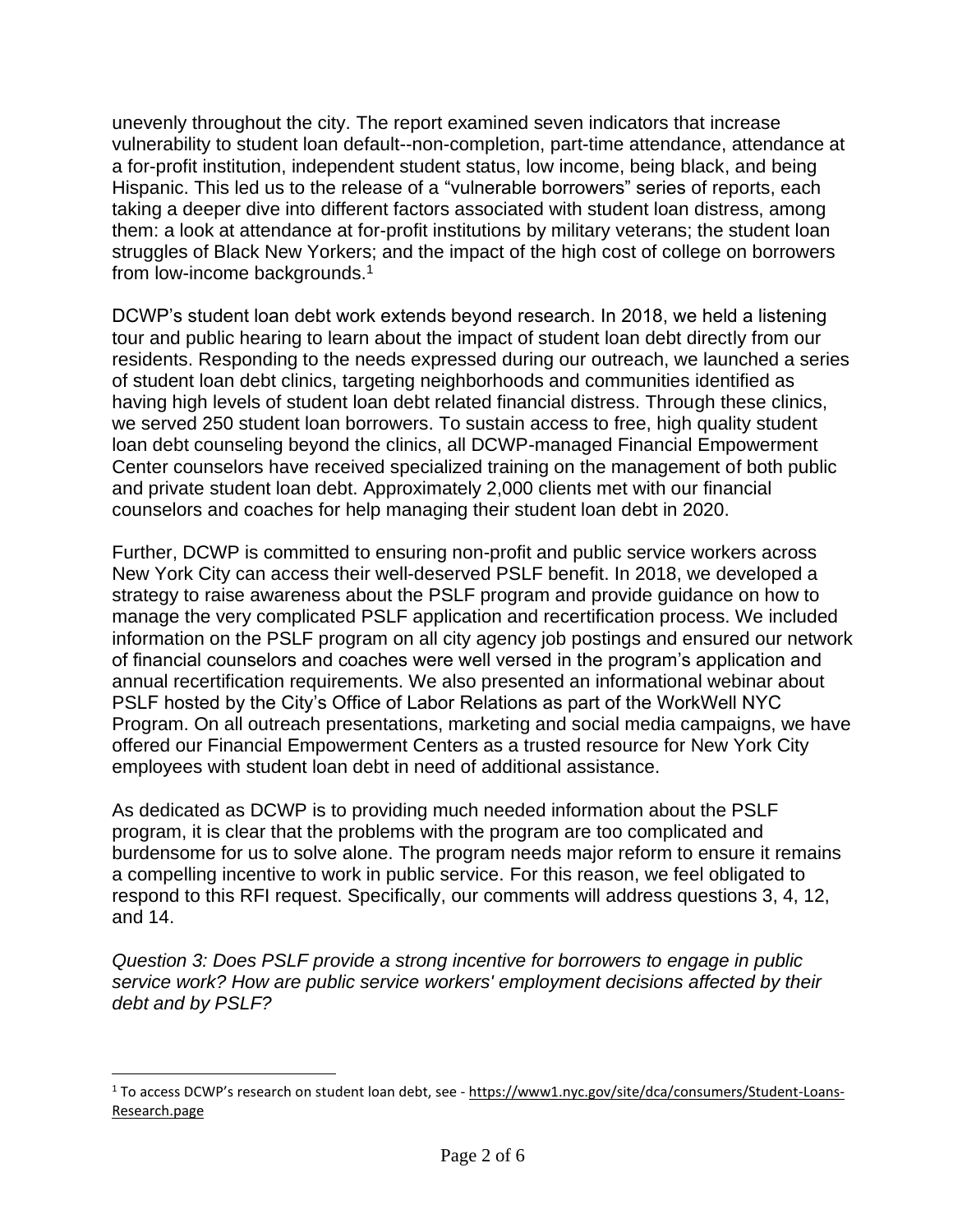Yes, the PSLF is a strong incentive for borrowers to engage in public service work. America's public service workers receive lower salaries for their work than their private sector counterparts—particularly middle and higher wage workers, $<sup>2</sup>$  which are more</sup> likely to be college graduates. Public service employees accept this tradeoff because they know that working in public service allows them to make an impact on society. But over the last couple of decades, student loan debt has rapidly increased, discouraging talented civic-minded jobseekers from engaging in public service employment. Enter the PSLF in 2007, which promised to cancel the student debt of public service employees after 120 qualifying payments, which ideally would equate to 10 years in public service. The PSLF provided a meaningful incentive for college graduates to enter and remain in the public service workforce.

If we are to assume the same rate of student loan debt prevalence as New York City in general, likely a conservative assumption, about 60,000 New York City employees hold student loan debt. $3$  The City relies on the benefit provided by the PSLF program to recruit and attract highly skilled and educated employees to perform the various tasks needed to make the city function, such as research and ensuring public health. Further, as an agency that contracts many vital services to nonprofit community-based organizations, we know our partners also rely on this vital benefit to attract qualified workers. This demand for college educated workers will only grow as technology continues to advance, increasing the need for the incentive provided by the PSLF program.

## *Question 4: What borrower experiences should the Department and Congress consider when making improvements to PSLF?*

DCWP has encountered multiple borrowers that can testify to how difficult it is to navigate PSLF. As a large employer of public service employees and an agency concerned with the impact of student loan debt on New Yorkers, we are concerned with the broken promise that PSLF has thus far turned out to be. PSLF is a benefit intended to encourage student loan holders to pursue a career in public service. But the complicated rules that have thus far resulted in only 5,500 borrowers receiving PSLF loan forgiveness likely did the opposite.<sup>4</sup>

DCWP attempted to increase access to forgiveness among the City's public service workers by building awareness of the steps necessary to comply with the program's rules. However, through this outreach endeavor, DCWP learned that the program is too complicated to be meaningfully relied on as an incentive to work in public service.

<sup>2</sup> [https://www.cbpp.org/research/some-basic-facts-on-state-and-local-government-workers#\\_ftn5](https://www.cbpp.org/research/some-basic-facts-on-state-and-local-government-workers#_ftn5)

<sup>&</sup>lt;sup>3</sup> New York City employs nearly 400,000 people to provide for the functioning of the largest city in the United States, see [https://data.cityofnewyork.us/d/k397-673e/visualization.](https://data.cityofnewyork.us/d/k397-673e/visualization) According to our research, 15 percent of New York City adult residents with a credit file have student loan debt, see

[https://www.newyorkfed.org/medialibrary/media/outreach-and-education/community-development/credit](https://www.newyorkfed.org/medialibrary/media/outreach-and-education/community-development/credit-conditions/student-loan-borrowing-nyc-neighborhoods.pdf)[conditions/student-loan-borrowing-nyc-neighborhoods.pdf](https://www.newyorkfed.org/medialibrary/media/outreach-and-education/community-development/credit-conditions/student-loan-borrowing-nyc-neighborhoods.pdf)

<sup>4</sup> https://www.ed.gov/news/press-releases/department-education-updates-series-student-aid-quarterly-datareports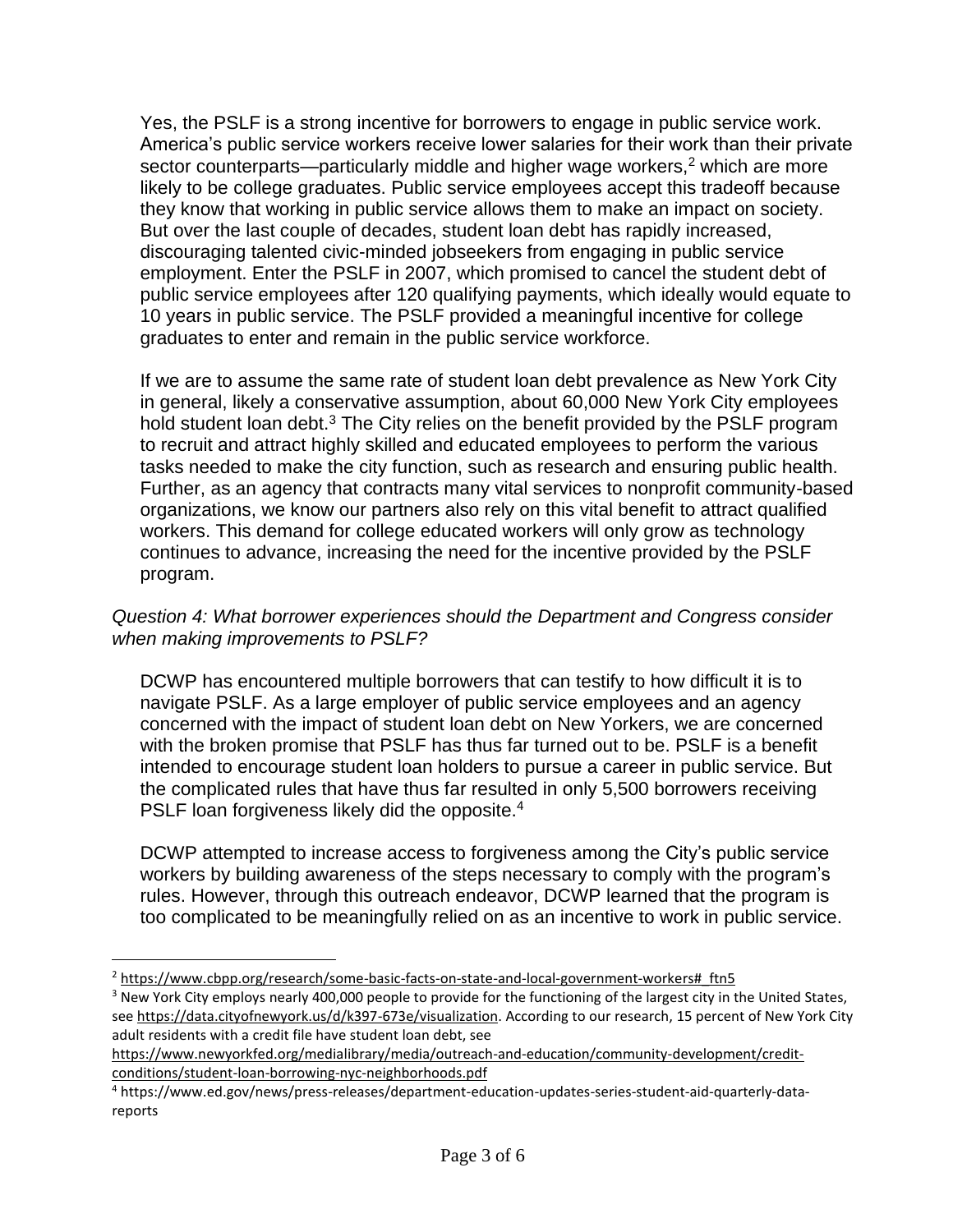Not only are public service workers unclear on how to navigate the program, but employers are unprepared to assist them. NYC employees reported anecdotes to DCWP about the lack of familiarity with the program within human resource departments and even heard of one refusal to sign the employee certification form because the human resource staff had not heard of the program and were not comfortable doing so. While it is the hope of DCWP that the agency's outreach efforts rectified the lack of familiarity within NYC human resource departments, this still leaves the rest of the City's nonprofit workers at risk.

Further, according to reports from NYC employees, participation in the PSLF program is cost prohibitive. The calculation for the PSLF payment does not adjust for regional differences in cost of living or individual differences in basic needs, such as childcare, and financial obligations, such as debt. For this reason, borrowers eligible for the PSLF program have told us that they opted into the Extended or Graduated Extended Repayment Plans because the payment amount under these programs better fit their budgets. The inflexibility of PSLF put borrowers in the unfortunate position of having to discount the future to be able to make ends meet now, robbing them of a valuable reward for their service to the public.

Moreover, according to data released by the U.S. Department of Education in April 2021 , during the prior six month period only 2.1 percent of applications for forgiveness under PSLF were deemed to meet the employment certification requirements, or 3,458 applications out of 168,197.<sup>5</sup> As much as DCWP has searched for a solution to help the City's civic-minded workforce access this well-deserved benefit, it is hard to see numbers like these and continue to think that outreach efforts alone will enable the City workforce to benefit from the PSLF..

These issues are particularly concerning because, in the City, the repercussions of the false hope provided by the PSLF program have a disparate impact on women and Black New Yorkers.<sup>6</sup> As evidence begins to mount of the life-altering impacts of student loan debt, such as on marriage, starting a family, saving for retirement, or starting a business, we need to acknowledge that not fixing this program will exacerbate inequality.<sup>7</sup>

*Question 12: What operational steps can the Department take to strengthen PSLF and better serve public service workers who currently owe student debt, including borrowers who have already applied for and been denied PSLF?*

DCWP makes the following necessary recommendations as a starting point:

• Simplify the process to participate in the PSLF program and partner with the IRS to automate continued participation.

<sup>&</sup>lt;sup>5</sup> See <https://studentaid.gov/data-center/student/loan-forgiveness/pslf-data>

 $6$  New York City's workforce disproportionately comprised of women and Black New Yorkers. See page 12 -

https://www1.nyc.gov/assets/dcas/downloads/pdf/reports/workforce\_profile\_report\_fy\_2018.pdf

<sup>&</sup>lt;sup>7</sup> See https://www.researchcghe.org/perch/resources/publications/wp38.pdf for a literature review of the effects of student debt on major life decisions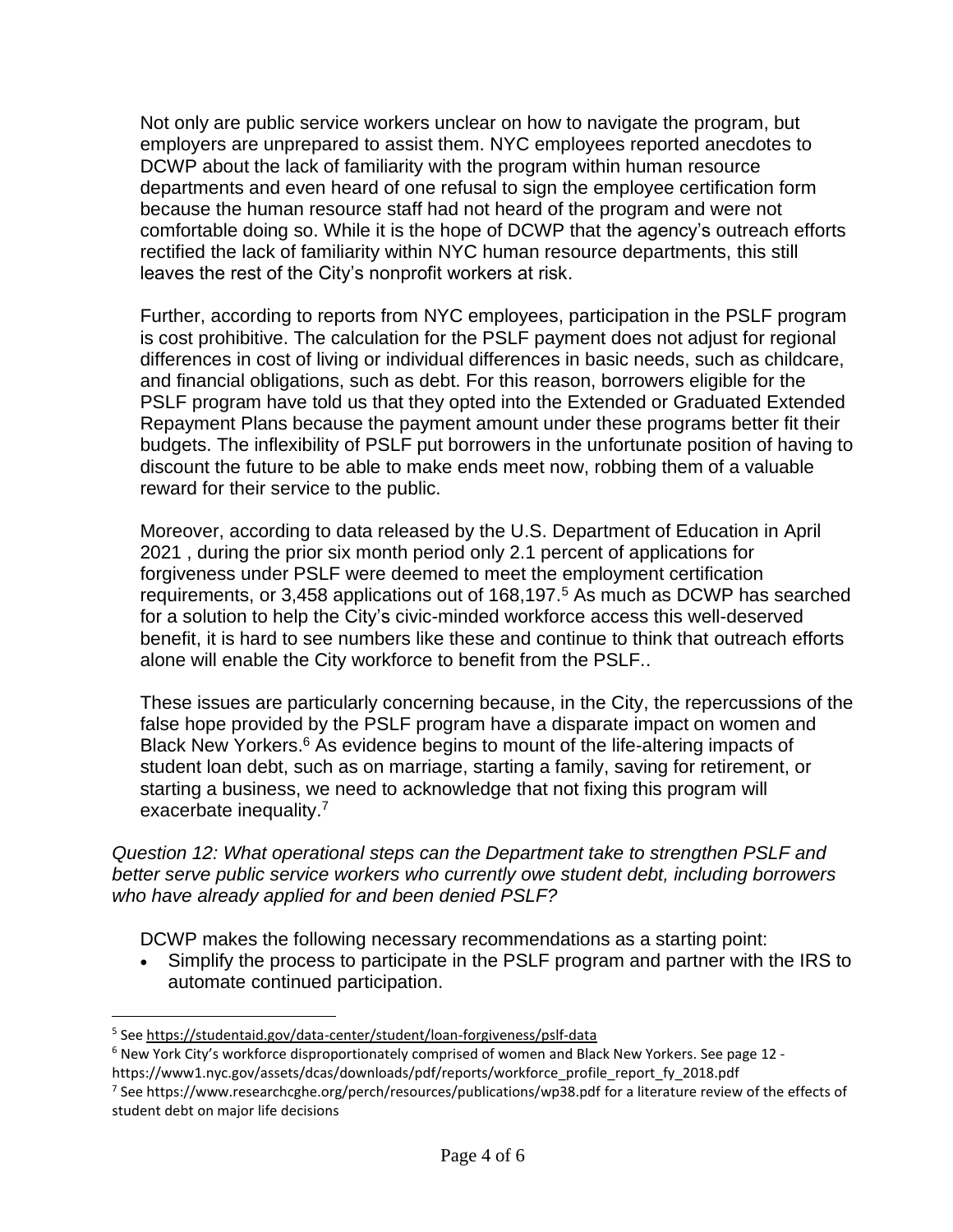- Tie the forgiveness to the time served in public service and drop the complicated system of qualifying payments.
- If the qualifying payment requirement is retained, we recommend the following:
	- o Decrease the share of discretionary income that is required for incomedriven repayment so borrowers can save for their futures.
	- $\circ$  Remove the punitive nature of the program. If a PSLF participant makes a payment late, they are likely struggling to afford their loan. Not counting the payment toward PSLF adds to that burden unnecessarily by pushing out their forgiveness and requiring the loan holder to pay more than somebody who was in a more financially sound position.
	- o Provide forgiveness to all federal student loan holders, regardless of whether they hold the correct federal student loan type --i.e., current holders of Federal Family Education Loans (FFEL) or Perkins Loans are not eligible for PSLF--or are participating in the wrong repayment plan.
	- $\circ$  For borrowers who have been working for a qualifying employer but are not in a qualifying repayment plan or qualifying loan program, the Department should develop a method for determining the equivalent number of qualifying payments made by the borrower while working in a public service role. This method should then be used to prorate the borrower's qualifying payments if they decide to participate in the PSLF so they can get credit for the payments they have already made.
- Expand eligibility to part-time workers and loan holders providing care for family members in lieu of wage labor.
- Create a publicly available master list of eligible employers and create an appeal process for loan holders who believe their employer should qualify to be on the list.
- Develop an outreach strategy to build awareness and understanding of the PSLF program among employers on the master list of qualifying employers.

## *Question 14: What can the Department do to better partner with employers to ensure that all borrowers know about the benefits of PSLF?*

The Department needs to raise awareness amongst employers about the PSLF program. DCWP recommends that you use Treasury Department data to create a publicly available master list of qualifying employers, then develop an appeal process for loan holders who believe their employer should qualify to be on the list.

Once the master list of qualifying employers has been created, the Department should develop an outreach strategy to all employers listed on the master list to build awareness and understanding of the PSLF program. The Department should provide qualifying employers with educational materials about the PSLF program that can be displayed in employee breakrooms and included in information packets given during the employee onboarding process.

Lastly, the Department should partner with the Treasury Department to conduct targeted outreach directly to PSLF-eligible borrowers who have not yet enrolled in the PSLF program to build awareness of the program and encourage participation.